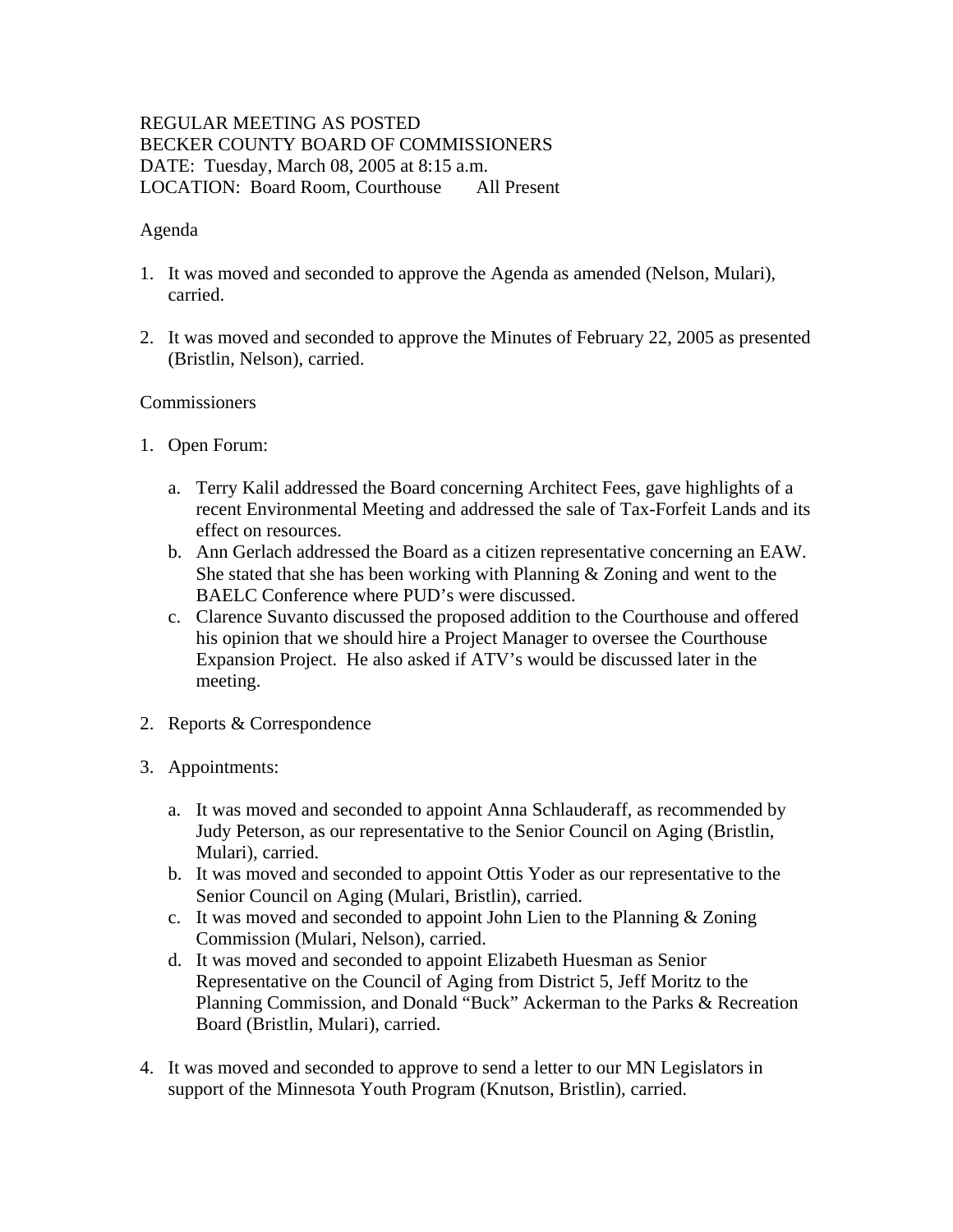- 5. It was moved and seconded to approve payment on Tuesday's Bills to Comstock Construction, Inc. in the amount of \$127,199.76 for services at the Human Services Project (Bristlin, Knutson), carried.
- 6. It was moved and seconded to approve to authorize the County Board Chair to sign the Memorandum of Understanding between Becker County, MN/DOT and the White Earth Band of Ojibwe. This MOU is not a binding agreement, and any binding obligation of the parties to this MOU will be pursuant to a written, properly executed, and approved agreement that complies with state, federal and tribal laws (Nelson, Mulari), carried.

### Finance

- 1. It was moved and seconded to approve the Claims with exceptions (Bristlin, Mulari), carried.
- 2. The County Sheriff presented the Vehicle Towing Policy.
- 3. Human Services Building Change Orders were reviewed.
- 4. Personnel Requests:
	- 1. Natural Resource Management: Request to hire (2) temporary, part-time tramway operators for the Parks & Recreation Department. Recommend to continue the process.
	- 2. Planning & Zoning: It was moved and seconded to pass Resolution No. 03-05- 1F, authorizing to advertise, interview and hire a permanent, full-time Office Support Specialist for the Planning & Zoning /Environmental Services Offices (Mulari, Nelson), carried.
	- 3. Auditor/Dept. of Motor Vehicle. It was moved and seconded to pass Resolution No. 03-05-1I, authorizing to advertise, interview and hire a permanent full-time Office Support Specialist for the Department of Motor Vehicle (Bristlin, Knutson), carried.
	- 4. IT/GIS. Request to hire a temporary employee to assist with the final steps of the GIS/911/Tax Programs implementation. Rick, Keith and Patty are going to explore hiring options and will present it to finance at a later time.
- 5. SSCC Roof Project. Recommendation to defer the reimbursement to SSCC for the roof repair costs reiterating the County's support and willingness to help SSCC any time cash flow is an issue. It was moved and seconded to concur with the Finance Committee to defer reimbursement to SSCC for the roof repair costs (Bristlin, Mulari), carried.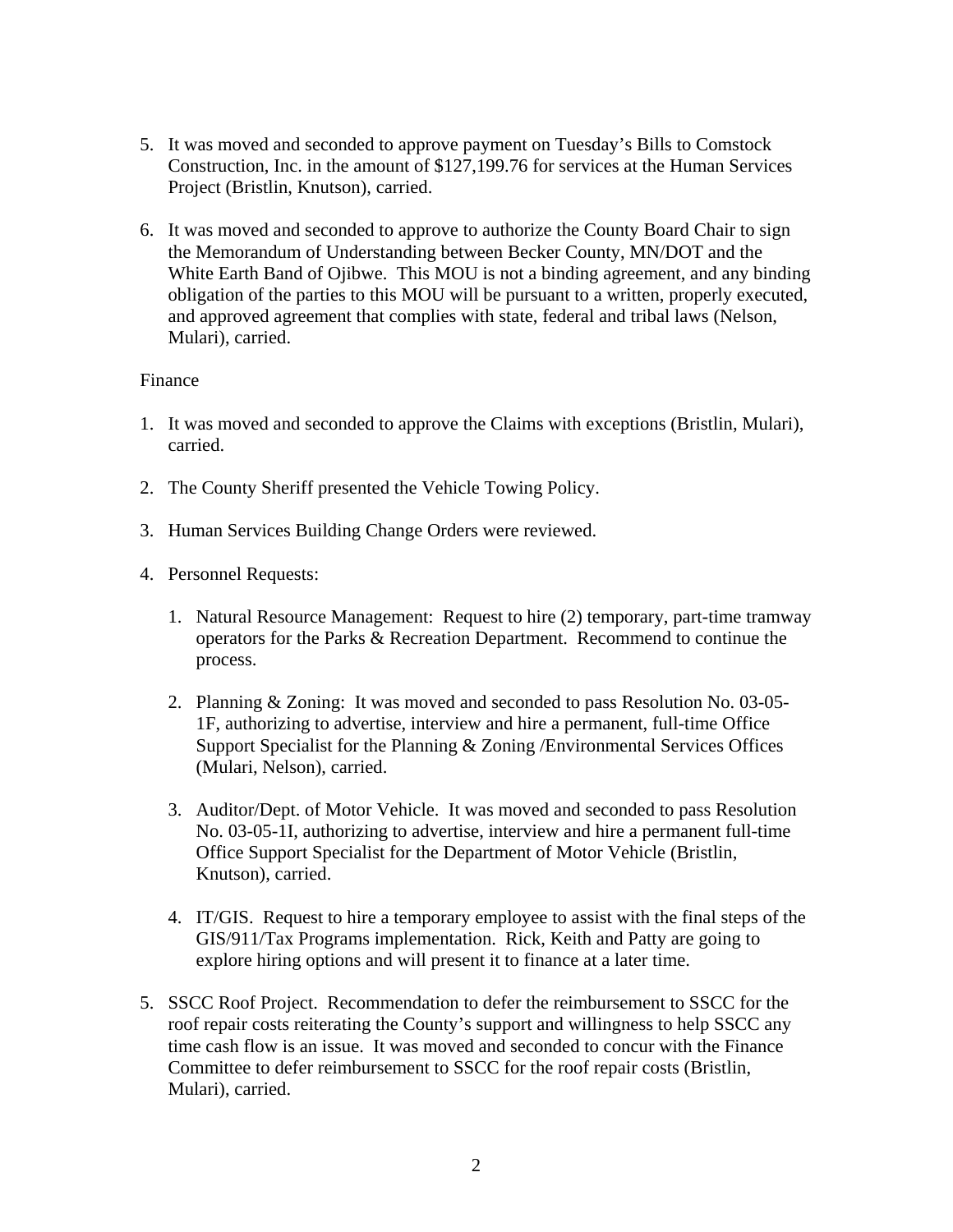- 6. The County Treasurer reviewed the Reserves, Designations and Unreserved/Undesignated Cash Balance.
- 7. It was moved and seconded to make notice from the County Board of their Intent to Rescind Resolution No. 06-01-1E, at the next Board Meeting of March 22, 2005, to update segregation of duties for Becker County Offices (Bristlin, Knutson), carried.

## IT Department

1. It was moved and seconded to pass Resolution No. 03-05-1L, to approve to hire (1) Temporary Part-Time GIS Support Analyst in the IT Department due to a resignation of the individual who formerly assisted the IT Department (Nelson, Mulari), carried.

#### Auditor

- 1. It was moved and seconded to approve the following Gambling License for Becker County Ag. Society for Operations at the Becker County Fairgrounds in the City of Detroit Lakes (Bristlin, Nelson), carried.
- 2. The County Auditor reviewed the procedures for issuance of a license from the county.
- 3. Keith stated that the Ditch Committee will meet on March 29, at 8:00 a.m. and the Annual Township Meeting will be held on Thursday, March 31, at 7:00 p.m. at the Technical College.

#### Mahube

Leah Paigatti gave an update on the Project Summary for the Family Homeless Assistance and Prevention Program. It was moved and seconded to support the Family Homeless Assistance and Prevention Program by passing the Resolution (Bristlin, Mulari), carried.

#### Highway

- 1. It was moved and seconded to approve the Agenda as presented (Nelson, Mulari), carried.
- 2. It was moved and seconded to pass Resolution No. 03-05-1A, authorizing the County Engineer to award the contracts to the following vendors for delivery of the various materials requests: MC Road Oils – Koch Material, Emulsion Oils – Koch Material, Emulsion Option – Koch Material, Dakota Blend – No Bid, MN Spec 3723 – Midstates Equipment, MN Spec 3405 – No Bid, PG 58-28 – No Bid, D5078 – No Bid, MN Spec 3725 – Midstates Equipment (Bristlin, Knutson), carried.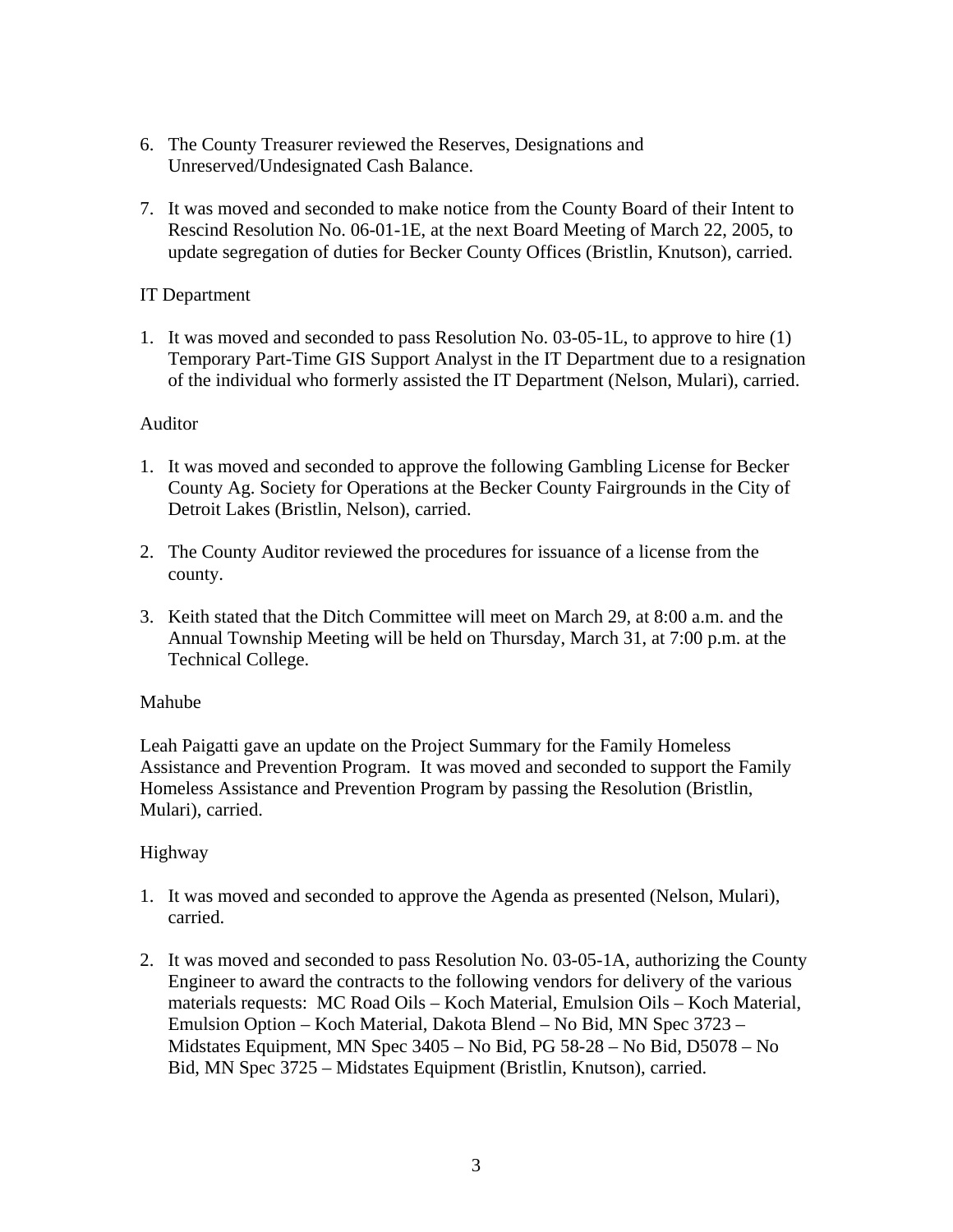- 3. It was moved and seconded to pass Resolution No. DOH 03-05-1B, authorizing the County Engineer to award to Univar USA of St. Paul, MN the contract for Calcium Chloride Dust Control and Dust Coating, Inc. of Savage, MN for Magnesium Chloride (Bristlin, Knutson), carried.
- 4. It was moved and seconded to pass Resolution No. 03-05-1C, authorizing the County Engineer to award the contract to said vendors for delivery of the various Corrugated Steel Pipe and Metal End Section requests: Riveted Pipe & Bands – All Steel Products, Spiral Pipe & Bands – Johnson Fargo Culvert, Inc., Standard Aprons – All Steel Products, Safety Aprons – All Steel Products (Bristlin, Nelson), carried.
- 5. It was moved and seconded to pass Resolution No 03-05-1G, accepting all quotes and authorize the County Engineer to purchase such materials as may be needed from time to time to accomplish the goals of the Highway Department: Traffic Control Signs & Devices; Steel Sign Posts; Equipment Rentals; and Bituminous Mix, Aggregate & Maintenance Overlays (Bristlin, Nelson), carried.

### Human Services

- 1. It was moved and seconded to approve the Purchase of Service Contract with Meridan Services for Case Management (Bristlin, Mulari), carried.
- 2. It was moved and seconded to approve the Human Services Claims (Bristlin, Mulari), carried.

# Community Health

- 3. It was moved and seconded to approve the DAC Contract for the Health Exposure Plan (Bristlin, Mulari), carried.
- 4. It was moved and seconded to approve the Community Health Claims (Bristlin, Nelson), carried.

# **Transit**

5. It was moved and seconded to approve the Transit Claims (Bristlin, Nelson), carried.

# NRM

- 1. It was moved and seconded to approve the Agenda as amended (Mulari, Bristlin), carried.
- 2. It was moved and seconded to approve the request for a Capital Purchase to purchase a 2005 ½ Ton 4x4 Regular Cab Dodge Pickup for the state bid price (Bristlin, Nelson), carried.